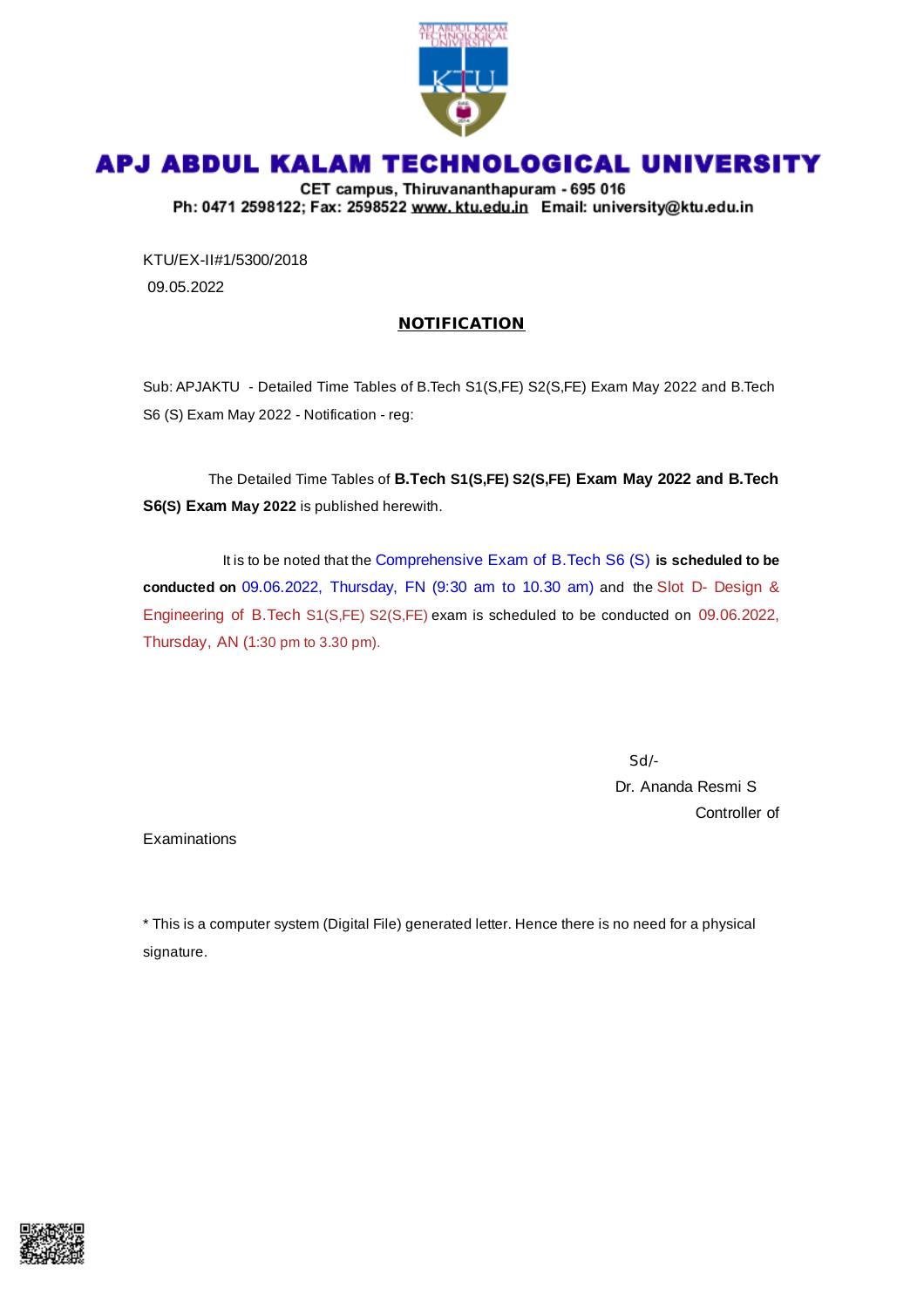| BTech (S1 & S2) Supplementary Examinations, May 2022 (2015 ADMISSION) |            |                       |                     |                 |                                               |  |  |  |
|-----------------------------------------------------------------------|------------|-----------------------|---------------------|-----------------|-----------------------------------------------|--|--|--|
| <b>Date</b>                                                           | Day        | <b>Time</b>           | Exam<br><b>Slot</b> | Course<br>Code  | <b>Course Name</b>                            |  |  |  |
| 24.05.2022                                                            | <b>TUE</b> | 9.30 am-<br>12.30 pm  | $\mathbf{A}$        | <b>MA101</b>    | Calculus                                      |  |  |  |
| 26.05.2022                                                            | THU        | 9.30 am-<br>12.30 pm  | A                   | <b>MA102</b>    | <b>Differential Equations</b>                 |  |  |  |
| 28.05.2022                                                            | SAT        | 9.30 am-<br>12.30 pm  | B                   | <b>PH100</b>    | <b>Engineering Physics</b>                    |  |  |  |
| 31.05.2022                                                            | TUE        | 9.30 am-<br>12.30 pm  | B                   | <b>CY100</b>    | <b>Engineering Chemistry</b>                  |  |  |  |
| 02.06.2022                                                            | <b>THU</b> | 9.30 am-<br>12.30 pm  | $\mathsf{C}$        | <b>BE100</b>    | <b>Engineering Mechanics</b>                  |  |  |  |
| 04.06.2022                                                            | SAT        | 9.30 am-<br>12.30 pm  | $\mathbf C$         | <b>BE110</b>    | <b>Engineering Graphics</b>                   |  |  |  |
|                                                                       |            |                       | ${\bf D}$           | BE101-01        | Introduction to Civil Engineering             |  |  |  |
|                                                                       |            |                       | D                   | BE101-02        | Introduction to Mechanical Engineering        |  |  |  |
| 07.06.2022                                                            | TUE        | 9.30 am-              | ${\bf D}$           | <b>BE101-03</b> | Introduction to Electrical Engineering        |  |  |  |
|                                                                       |            | 12.30 pm              | ${\bf D}$           | <b>BE101-04</b> | Introduction to Electronics Engineering       |  |  |  |
|                                                                       |            |                       | ${\bf D}$           | <b>BE101-05</b> | Introduction to Computing and Problem Solving |  |  |  |
|                                                                       |            |                       | D                   | <b>BE101-06</b> | Introduction to Chemical Engineering          |  |  |  |
| 09.06.2022                                                            | <b>THU</b> | $1.30$ PM -<br>3.30PM | D                   | <b>BE102</b>    | Design & Engineering                          |  |  |  |
| 16.06.2022                                                            | <b>THU</b> | 9.30 am-<br>12.30 pm  | E1                  | <b>CE100</b>    | Basics of Civil Engineering                   |  |  |  |
| 21.06.2022                                                            | TUE        | 9.30 am-<br>12.30 pm  | E2                  | <b>ME100</b>    | Basics of Mechanical Engineering              |  |  |  |
| 25.06.2022                                                            | SAT        | 9.30 am-<br>12.30 pm  | E <sub>3</sub>      | <b>CS100</b>    | <b>Basics of Computer Programming</b>         |  |  |  |
| 28.06.2022                                                            | TUE        | 9.30 am-<br>12.30 pm  | E                   | <b>BE103</b>    | Introduction to Sustainable Engineering       |  |  |  |
| 30.06.2022                                                            | THU        | 9.30 am-<br>12.30 pm  | F1                  | <b>EE100</b>    | Basics of Electrical Engineering              |  |  |  |
| 02.07.2022                                                            | SAT        | 9.30 am-<br>12.30 pm  | F <sub>2</sub>      | <b>EC100</b>    | Basics of Electronics Engineering             |  |  |  |

|                                       | B.Tech S6 (Supplementary) Examinations, May 2022 |                        |                     |                |                               |  |  |  |  |  |  |
|---------------------------------------|--------------------------------------------------|------------------------|---------------------|----------------|-------------------------------|--|--|--|--|--|--|
| Branch: Aeronautical Engineering (AN) |                                                  |                        |                     |                |                               |  |  |  |  |  |  |
| <b>Date</b>                           | Day                                              | <b>Time</b>            | Exam<br><b>Slot</b> | Course<br>Code | Course Name                   |  |  |  |  |  |  |
| 25.05.2022                            | <b>WED</b>                                       | $9.30AM -$<br>12.30 PM | $\mathbf{A}$        | AO302          | Propulsion II                 |  |  |  |  |  |  |
| 27.05.2022                            | <b>FRI</b>                                       | $9.30AM -$<br>12.30 PM | B                   | AO304          | Vibration and Aero Elasticity |  |  |  |  |  |  |
| 30.05.2022                            | <b>MON</b>                                       | $9.30AM -$<br>12.30 PM | $\mathsf{C}$        | <b>ME322</b>   | lHeat Transfer                |  |  |  |  |  |  |
| 01.06.2022                            | <b>WED</b>                                       | $9.30AM -$<br>12.30 PM | D                   | AO306          | Avionics and Control Systems  |  |  |  |  |  |  |
| 03.06.2022                            | FRI                                              | $9.30AM -$<br>12.30 PM | E                   | <b>HS300</b>   | Principles of Management      |  |  |  |  |  |  |

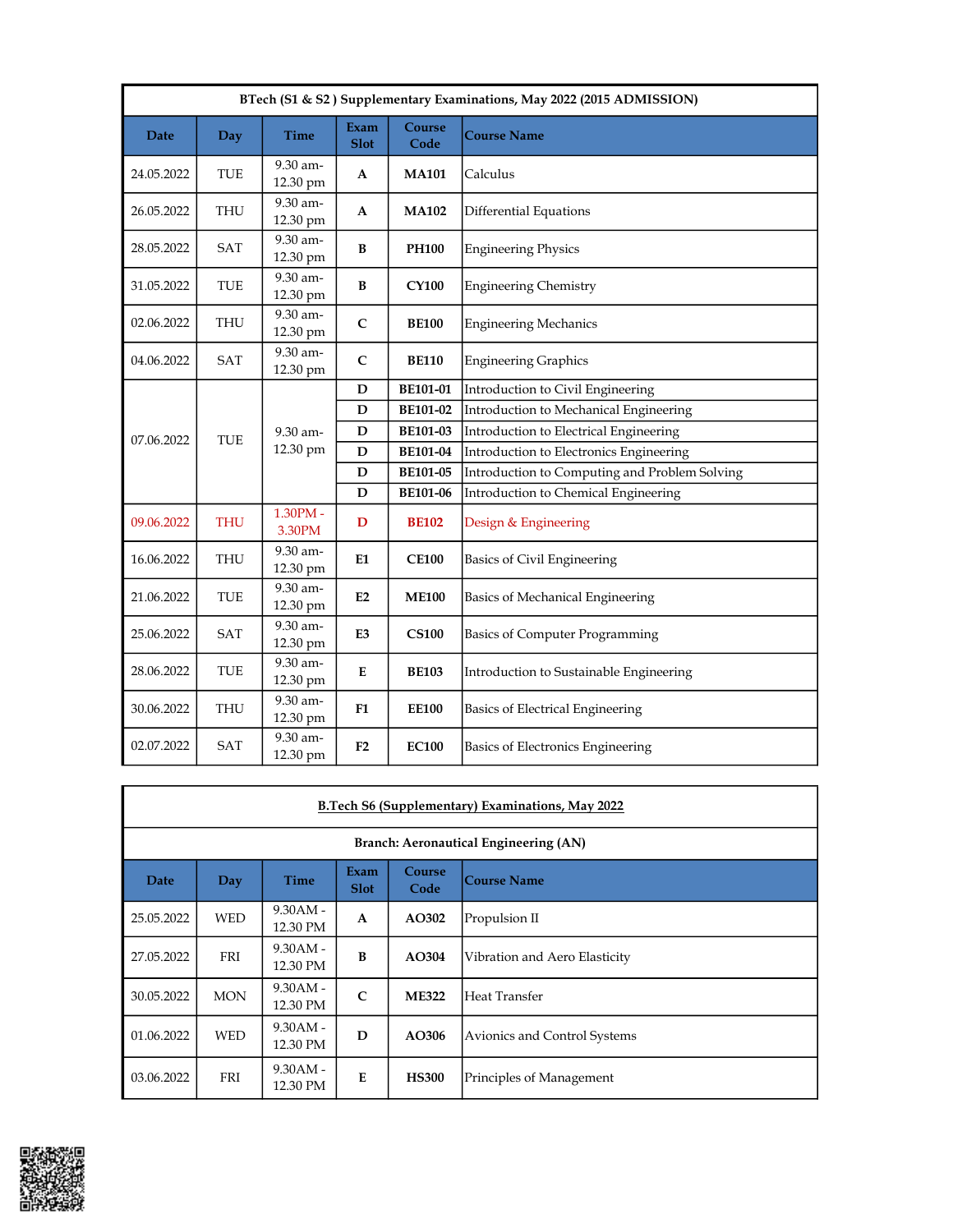| 06.06.2022                                             | <b>MON</b>                  | 9.30AM -<br>12.30 PM             | F                   | AO362          | High Temperature Materials                       |  |  |  |  |
|--------------------------------------------------------|-----------------------------|----------------------------------|---------------------|----------------|--------------------------------------------------|--|--|--|--|
| 06.06.2022                                             | <b>MON</b>                  | 9.30AM -<br>12.30 PM             | F                   | <b>AO364</b>   | Actuators and Controls in Aircraft               |  |  |  |  |
| 06.06.2022                                             | <b>MON</b>                  | $9.30AM -$<br>12.30 PM           | F                   | AO366          | Aero Acoustics                                   |  |  |  |  |
| 06.06.2022                                             | <b>MON</b>                  | $9.30AM -$<br>12.30 PM           | F                   | AO368          | Experimental Aerodynamics                        |  |  |  |  |
| Branch: Electronics and Communication Engineering (EC) |                             |                                  |                     |                |                                                  |  |  |  |  |
| Date                                                   | Day                         | Time                             | Exam<br><b>Slot</b> | Course<br>Code | <b>Course Name</b>                               |  |  |  |  |
| 25.05.2022                                             | WED                         | 9.30AM -<br>12.30 PM             | A                   | <b>EC302</b>   | Digital Communication                            |  |  |  |  |
| 27.05.2022                                             | ${\rm FRI}$                 | 9.30AM -<br>12.30 PM             | B                   | <b>EC304</b>   | <b>VLSI</b>                                      |  |  |  |  |
| 30.05.2022                                             | <b>MON</b>                  | 9.30AM -<br>12.30 PM             | $\mathsf{C}$        | <b>EC306</b>   | Antenna & Wave Propagation                       |  |  |  |  |
| 01.06.2022                                             | <b>WED</b>                  | $9.30AM -$<br>12.30 PM           | D                   | <b>EC308</b>   | <b>Embedded Systems</b>                          |  |  |  |  |
| 03.06.2022                                             | FRI                         | 9.30AM -<br>12.30 PM             | Е                   | <b>EC312</b>   | <b>Object Oriented Programming</b>               |  |  |  |  |
| 06.06.2022                                             | <b>MON</b>                  | 9.30AM -<br>12.30 PM             | F                   | <b>EC362</b>   | Modelling & Simulation of Communication Systems  |  |  |  |  |
| 06.06.2022                                             | <b>MON</b>                  | 9.30AM -<br>12.30 PM             | F                   | <b>EC366</b>   | Real Time Operating Systems                      |  |  |  |  |
| 06.06.2022                                             | <b>MON</b>                  | 9.30AM -<br>12.30 PM             | F                   | <b>EC368</b>   | Robotics                                         |  |  |  |  |
| 06.06.2022                                             | MON                         | $9.30AM -$<br>12.30 PM           | F                   | <b>EC370</b>   | Digital Image Processing                         |  |  |  |  |
|                                                        |                             |                                  |                     |                | Branch: Mechanical (Production) Engineering (MP) |  |  |  |  |
| Date                                                   | Day                         | Time                             | Exam<br><b>Slot</b> | Course<br>Code | <b>Course Name</b>                               |  |  |  |  |
| 25.05.2022                                             | WED                         | $9.30AM -$<br>12.30 PM           | A                   | <b>MP302</b>   | Advanced Materials & Manufacturing Systems       |  |  |  |  |
| 27.05.2022                                             | FRI                         | 9.30AM -<br>12.30 PM             | B                   | <b>ME304</b>   | Dynamics of Machinery                            |  |  |  |  |
| 30.05.2022                                             | <b>MON</b>                  | 9.30AM -<br>12.30 PM             | $\mathbf C$         | <b>EE312</b>   | Electrical and Electronics Engineering           |  |  |  |  |
| 01.06.2022                                             | $\ensuremath{\mathsf{WED}}$ | 9.30AM -<br>12.30 PM             | D                   | <b>ME308</b>   | Computer Aided Design and Analysis               |  |  |  |  |
| 03.06.2022                                             | FRI                         | 9.30AM -<br>12.30 PM             | Е                   | <b>ME312</b>   | Metrology and Instrumentation                    |  |  |  |  |
| 06.06.2022                                             | MON                         | 9.30AM -<br>12.30 PM             | ${\bf F}$           | <b>MP362</b>   | Precision Engineering                            |  |  |  |  |
| 06.06.2022                                             | MON                         | 9.30AM -<br>12.30 PM             | ${\bf F}$           | <b>MP364</b>   | Rapid Prototyping, Tooling and Manufacture       |  |  |  |  |
| 06.06.2022                                             | MON                         | 9.30AM -<br>12.30 PM             | ${\bf F}$           | <b>MP366</b>   | Modern Manufacturing Concepts                    |  |  |  |  |
| 06.06.2022                                             | MON                         | 9.30AM -<br>$12.30\;\mathrm{PM}$ | F                   | <b>MP374</b>   | Industrial Hydraulics                            |  |  |  |  |

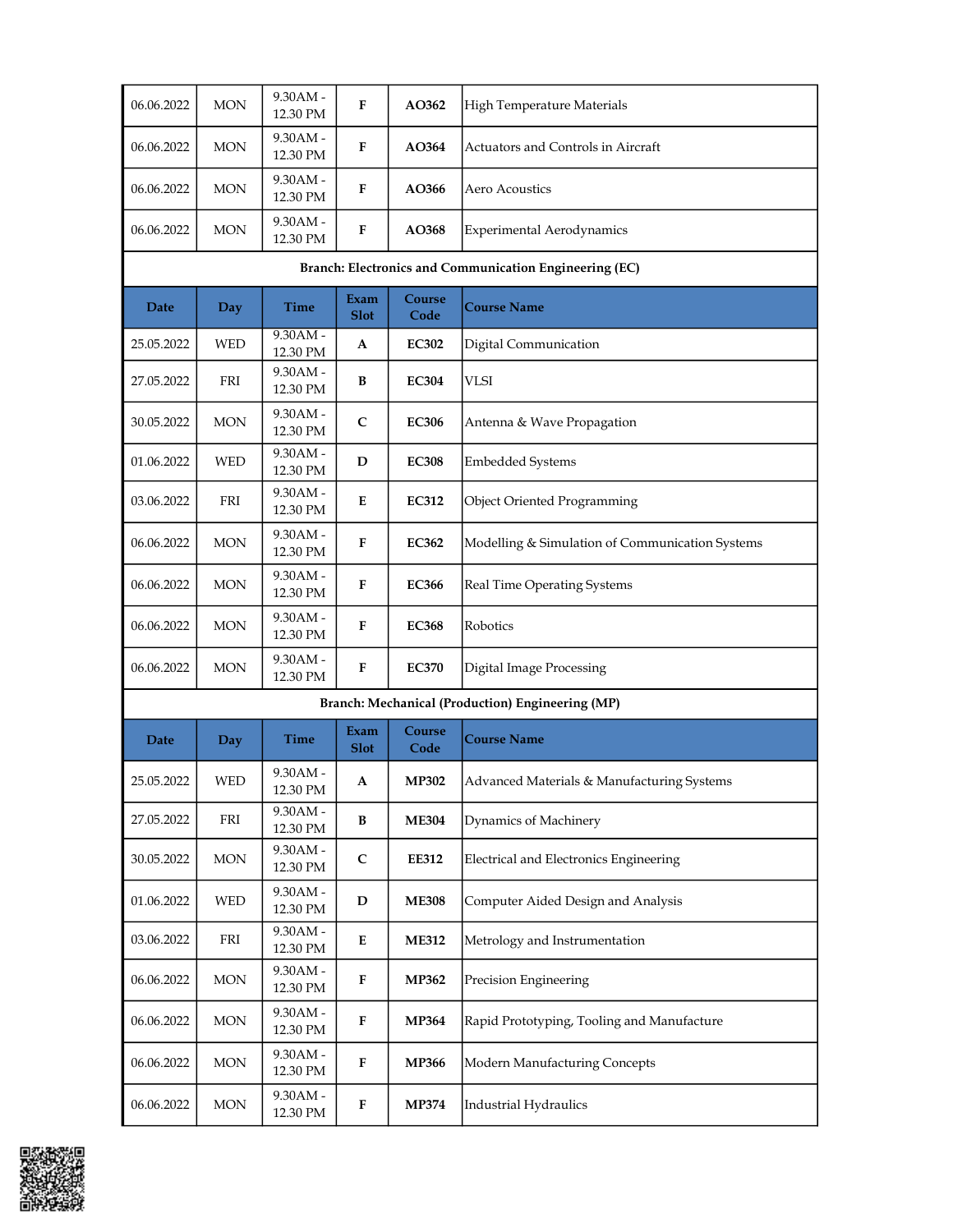| 06.06.2022                                                            | <b>MON</b> | 9.30AM -<br>12.30 PM   | F                   | <b>MP376</b>   | Artificial Intelligence in Manufacturing |  |  |  |
|-----------------------------------------------------------------------|------------|------------------------|---------------------|----------------|------------------------------------------|--|--|--|
| Branch: Applied Electronics and Instrumentation / Elec. & Instr. (AE) |            |                        |                     |                |                                          |  |  |  |
| Date                                                                  | Day        | Time                   | Exam<br><b>Slot</b> | Course<br>Code | <b>Course Name</b>                       |  |  |  |
| 25.05.2022                                                            | WED        | 9.30AM -<br>12.30 PM   | A                   | <b>AE302</b>   | Process Control                          |  |  |  |
| 27.05.2022                                                            | FRI        | 9.30AM -<br>12.30 PM   | B                   | <b>AE304</b>   | Industrial Instrumentation               |  |  |  |
| 30.05.2022                                                            | <b>MON</b> | 9.30AM -<br>12.30 PM   | $\mathsf{C}$        | <b>AE306</b>   | Digital Signal Processing                |  |  |  |
| 01.06.2022                                                            | <b>WED</b> | 9.30AM -<br>12.30 PM   | D                   | AE312          | Power Electronics                        |  |  |  |
| 03.06.2022                                                            | FRI        | 9.30AM -<br>12.30 PM   | E                   | <b>AE308</b>   | <b>Advanced Microprocessors</b>          |  |  |  |
| 06.06.2022                                                            | $\rm{MON}$ | 9.30AM -<br>12.30 PM   | $\mathbf{F}$        | AE362          | <b>Industrial Psychology</b>             |  |  |  |
| 06.06.2022                                                            | <b>MON</b> | 9.30AM -<br>12.30 PM   | F                   | AE364          | Mems/Nems                                |  |  |  |
| 06.06.2022                                                            | <b>MON</b> | 9.30AM -<br>12.30 PM   | F                   | <b>AE366</b>   | Embedded System Design                   |  |  |  |
| 06.06.2022                                                            | <b>MON</b> | 9.30AM -<br>12.30 PM   | F                   | AE368          | Plastic Engineering                      |  |  |  |
| 06.06.2022                                                            | <b>MON</b> | 9.30AM -<br>12.30 PM   | F                   | <b>EC360</b>   | Soft Computing                           |  |  |  |
|                                                                       |            |                        |                     |                | Branch: Automobile Engineering (AU)      |  |  |  |
| Date                                                                  | <b>Day</b> | Time                   | Exam<br><b>Slot</b> | Course<br>Code | <b>Course Name</b>                       |  |  |  |
| 25.05.2022                                                            | <b>WED</b> | 9.30AM -<br>12.30 PM   | A                   | <b>ME302</b>   | Heat & Mass Transfer                     |  |  |  |
| 27.05.2022                                                            | FRI        | 9.30AM -<br>12.30 PM   | B                   | <b>ME304</b>   | Dynamics of Machinery                    |  |  |  |
| 30.05.2022                                                            | <b>MON</b> | 9.30AM -<br>12.30 PM   | C                   | <b>ME314</b>   | Machine Design II                        |  |  |  |
| 01.06.2022                                                            | WED        | 9.30AM -<br>12.30 PM   | D                   | AU302          | Automotive Electrical and Electronics    |  |  |  |
| 03.06.2022                                                            | FRI        | 9.30AM -<br>12.30 PM   | E                   | <b>HS300</b>   | Principles of Management                 |  |  |  |
| 06.06.2022                                                            | $\rm{MON}$ | $9.30AM -$<br>12.30 PM | F                   | AU362          | Hybrid and Fuel Cell Vehicles            |  |  |  |
| 06.06.2022                                                            | <b>MON</b> | $9.30AM -$<br>12.30 PM | F                   | AU364          | Vehicle Performance & Testing            |  |  |  |
| 06.06.2022                                                            | $\rm{MON}$ | 9.30AM -<br>12.30 PM   | ${\bf F}$           | AU366          | Vehicle Aerodynamics                     |  |  |  |
| 06.06.2022                                                            | <b>MON</b> | 9.30AM -<br>12.30 PM   | ${\bf F}$           | <b>ME368</b>   | Marketing Management                     |  |  |  |
| 06.06.2022                                                            | <b>MON</b> | 9.30AM -<br>12.30 PM   | ${\bf F}$           | <b>ME374</b>   | Theory of Vibration                      |  |  |  |
| <b>Branch: Biomedical Engineering (BM)</b>                            |            |                        |                     |                |                                          |  |  |  |

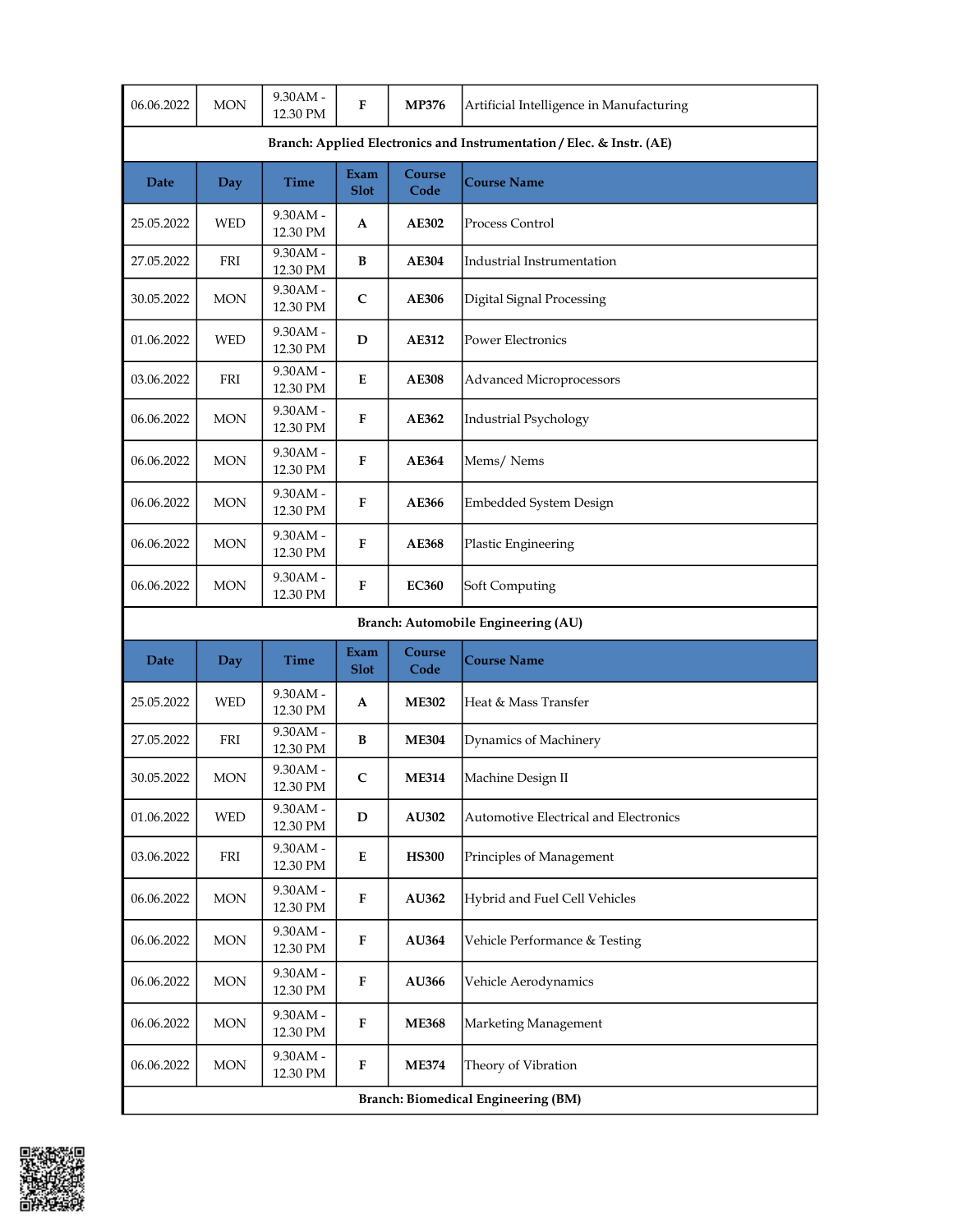| Date       | Day        | Time                   | Exam<br><b>Slot</b> | <b>Course</b><br>Code | <b>Course Name</b>                              |
|------------|------------|------------------------|---------------------|-----------------------|-------------------------------------------------|
| 25.05.2022 | <b>WED</b> | 9.30AM -<br>12.30 PM   | A                   | <b>BM302</b>          | Analytical & Diagnostic Equipment               |
| 27.05.2022 | FRI        | 9.30AM -<br>12.30 PM   | B                   | <b>BM304</b>          | <b>Biomedical Signal Processing</b>             |
| 30.05.2022 | <b>MON</b> | 9.30AM -<br>12.30 PM   | $\mathbf C$         | <b>BM306</b>          | Biomaterials                                    |
| 01.06.2022 | <b>WED</b> | 9.30AM -<br>12.30 PM   | D                   | <b>BM308</b>          | Computational Methods in Biomedical Engineering |
| 03.06.2022 | FRI        | $9.30AM -$<br>12.30 PM | E                   | <b>BM312</b>          | Control System Engineering                      |
| 06.06.2022 | MON        | 9.30AM -<br>12.30 PM   | F                   | <b>BM362</b>          | Mechatronics                                    |
| 06.06.2022 | <b>MON</b> | 9.30AM -<br>12.30 PM   | ${\bf F}$           | <b>BM364</b>          | Artificial Organs & Implants                    |
| 06.06.2022 | <b>MON</b> | 9.30AM -<br>12.30 PM   | F                   | <b>BM366</b>          | Telemedicine                                    |
| 06.06.2022 | <b>MON</b> | 9.30AM -<br>12.30 PM   | F                   | <b>BM372</b>          | Embedded System Design                          |
|            |            |                        |                     |                       | <b>Branch: Biotechnology (BT)</b>               |
| Date       | <b>Day</b> | Time                   | Exam<br><b>Slot</b> | Course<br>Code        | <b>Course Name</b>                              |
| 25.05.2022 | <b>WED</b> | 9.30AM -<br>12.30 PM   | A                   | <b>BT302</b>          | Transport Phenomena In Biological Systems       |
| 27.05.2022 | FRI        | 9.30AM -<br>12.30 PM   | B                   | <b>BT304</b>          | Downstream Processing                           |
| 30.05.2022 | <b>MON</b> | 9.30AM -<br>12.30 PM   | $\mathsf{C}$        | <b>BT306</b>          | <b>Bioprocess Engineering</b>                   |
| 01.06.2022 | <b>WED</b> | 9.30AM -<br>12.30 PM   | D                   | <b>BT308</b>          | Bioreactor Analysis and Design                  |
| 03.06.2022 | FRI        | 9.30AM -<br>12.30 PM   | E                   | <b>HS300</b>          | Principles of Management                        |
| 06.06.2022 | <b>MON</b> | 9.30AM -<br>12.30 PM   | F                   | <b>BT362</b>          | Sustainable Energy Processes                    |
| 06.06.2022 | <b>MON</b> | 9.30AM -<br>12.30 PM   | F                   | <b>BT364</b>          | Bio Refinery Engineering                        |
| 06.06.2022 | <b>MON</b> | 9.30AM -<br>12.30 PM   | F                   | <b>BT366</b>          | <b>Bioremediation Technology</b>                |
| 06.06.2022 | MON        | 9.30AM -<br>12.30 PM   | ${\bf F}$           | <b>BT368</b>          | Genetic Engineering                             |
|            |            |                        |                     |                       | <b>Branch: Chemical Engineering (CH)</b>        |
| Date       | <b>Day</b> | Time                   | Exam<br><b>Slot</b> | Course<br>Code        | <b>Course Name</b>                              |
| 25.05.2022 | WED        | 9.30AM -<br>12.30 PM   | A                   | <b>CH302</b>          | Process Dynamics and Control                    |
| 27.05.2022 | FRI        | 9.30AM -<br>12.30 PM   | B                   | <b>CH304</b>          | Inorganic Chemical Technology                   |
| 30.05.2022 | <b>MON</b> | 9.30AM -<br>12.30 PM   | $\mathsf{C}$        | CH306                 | Mass Transfer Operations II                     |

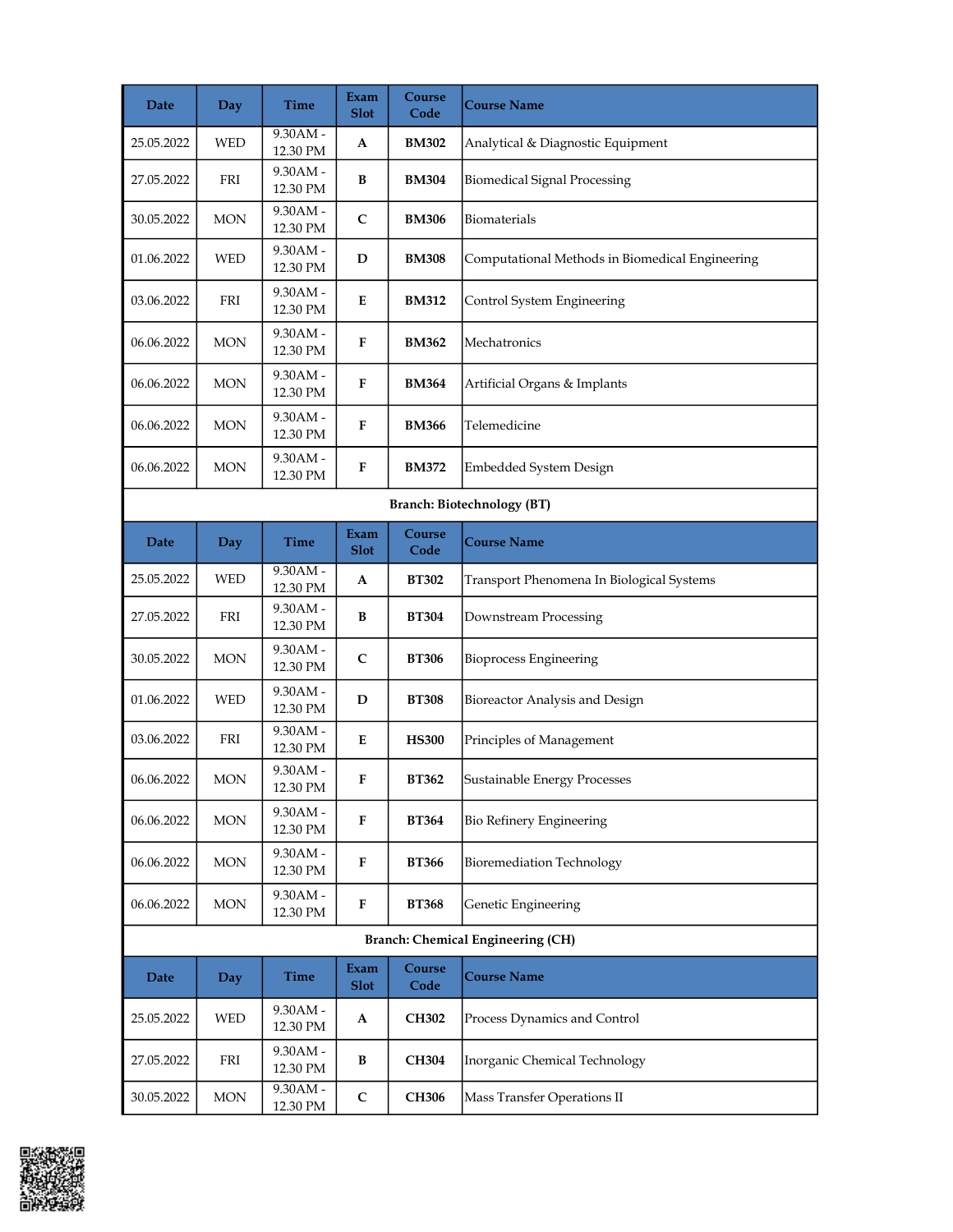| 01.06.2022 | <b>WED</b> | 9.30AM -<br>12.30 PM   | D                   | <b>CH308</b>   | Chemical Reaction Engineering II                  |
|------------|------------|------------------------|---------------------|----------------|---------------------------------------------------|
| 03.06.2022 | FRI        | 9.30AM -<br>12.30 PM   | E                   | <b>CH312</b>   | Chemical Engineering Design I                     |
| 06.06.2022 | <b>MON</b> | 9.30AM -<br>12.30 PM   | F                   | <b>CH362</b>   | Non-Conventional Petroleum Resources              |
| 06.06.2022 | <b>MON</b> | 9.30AM -<br>12.30 PM   | F                   | <b>CH364</b>   | <b>Bioprocess Engineering</b>                     |
| 06.06.2022 | <b>MON</b> | 9.30AM -<br>12.30 PM   | F                   | CH366          | Corrosion Engineering                             |
| 06.06.2022 | <b>MON</b> | $9.30AM -$<br>12.30 PM | F                   | <b>CH368</b>   | Computational Fluid Dynamics                      |
| 06.06.2022 | MON        | 9.30AM -<br>12.30 PM   | F                   | <b>CH372</b>   | Catalyst Science and Catalytic Processes          |
| 06.06.2022 | <b>MON</b> | 9.30AM -<br>12.30 PM   | F                   | <b>CH374</b>   | Process Design for Pollution Control              |
|            |            |                        |                     |                | <b>Branch: Civil Engineering (CE)</b>             |
| Date       | Day        | Time                   | Exam<br><b>Slot</b> | Course<br>Code | <b>Course Name</b>                                |
| 25.05.2022 | <b>WED</b> | 9.30AM -<br>12.30 PM   | A                   | <b>CE302</b>   | Design of Hydraulic Structures                    |
| 27.05.2022 | FRI        | 9.30AM -<br>12.30 PM   | B                   | <b>CE304</b>   | Design of Concrete Structures II                  |
| 30.05.2022 | <b>MON</b> | 9.30AM -<br>12.30 PM   | C                   | <b>CE306</b>   | Computer Programming and Computational Techniques |
| 01.06.2022 | <b>WED</b> | 9.30AM -<br>12.30 PM   | D                   | <b>CE308</b>   | Transportation Engineering I                      |
| 03.06.2022 | FRI        | 9.30AM -<br>12.30 PM   | Е                   | <b>HS300</b>   | Principles of Management                          |
| 06.06.2022 | <b>MON</b> | 9.30AM -<br>12.30 PM   | F                   | <b>CE362</b>   | Ground Improvement Techniques                     |
| 06.06.2022 | <b>MON</b> | 9.30AM -<br>12.30 PM   | F                   | <b>CE364</b>   | Advanced Foundation Engineering                   |
| 06.06.2022 | $\rm{MON}$ | 9.30AM -<br>12.30 PM   | ${\bf F}$           | <b>CE366</b>   | Traffic Engineering and Management                |
| 06.06.2022 | $\rm{MON}$ | 9.30AM -<br>12.30 PM   | ${\bf F}$           | <b>CE368</b>   | Prestressed Concrete                              |
| 06.06.2022 | MON        | 9.30AM -<br>12.30 PM   | F                   | <b>CE372</b>   | <b>Engineering Hydrology</b>                      |
| 06.06.2022 | $\rm{MON}$ | $9.30AM -$<br>12.30 PM | F                   | <b>CE374</b>   | Air Quality Management                            |
|            |            |                        |                     |                | Branch: Computer Science and Engineering (CS)     |
| Date       | Day        | Time                   | Exam<br><b>Slot</b> | Course<br>Code | <b>Course Name</b>                                |
| 25.05.2022 | <b>WED</b> | 9.30AM -<br>12.30 PM   | A                   | <b>CS302</b>   | Design and Analysis of Algorithms                 |
| 27.05.2022 | FRI        | 9.30AM -<br>12.30 PM   | B                   | <b>CS304</b>   | Compiler Design                                   |
| 30.05.2022 | MON        | 9.30AM -<br>12.30 PM   | ${\bf C}$           | <b>CS306</b>   | <b>Computer Networks</b>                          |

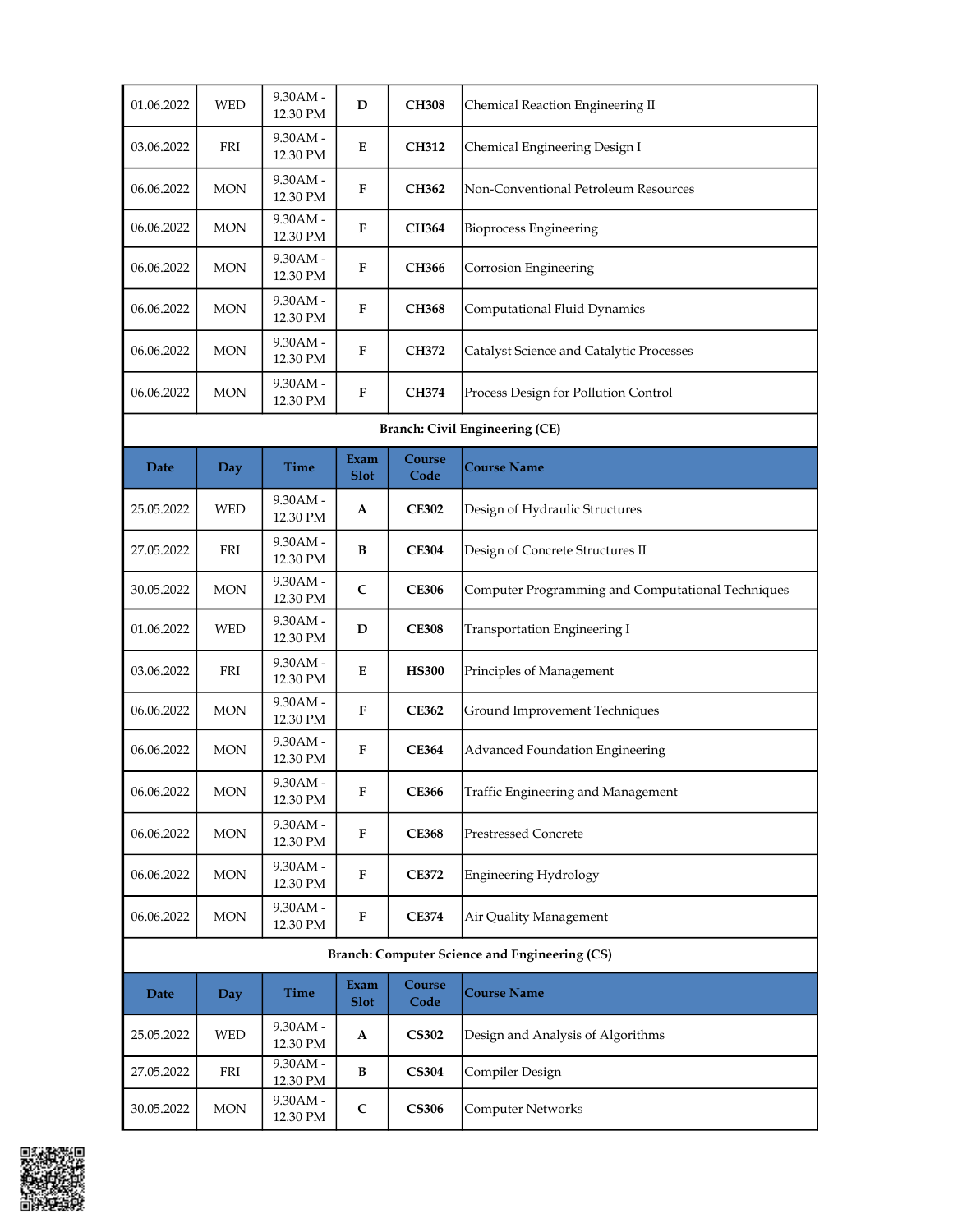| 01.06.2022 | <b>WED</b> | $9.30AM -$<br>12.30 PM | D            | <b>CS308</b> | Software Engineering and Project Management |
|------------|------------|------------------------|--------------|--------------|---------------------------------------------|
| 03.06.2022 | <b>FRI</b> | $9.30AM -$<br>12.30 PM | E            | <b>HS300</b> | Principles of Management                    |
| 06.06.2022 | <b>MON</b> | $9.30AM -$<br>12.30 PM | F            | <b>CS362</b> | Computer Vision                             |
| 06.06.2022 | <b>MON</b> | $9.30AM -$<br>12.30 PM | F            | <b>CS364</b> | Mobile Computing                            |
| 06.06.2022 | <b>MON</b> | $9.30AM -$<br>12.30 PM | $\mathbf{F}$ | <b>CS366</b> | Natural Language Processing                 |
| 06.06.2022 | <b>MON</b> | $9.30AM -$<br>12.30 PM | $\mathbf{F}$ | <b>CS368</b> | Web Technologies                            |
| 06.06.2022 | <b>MON</b> | $9.30AM -$<br>12.30 PM | F            | <b>CS372</b> | High Performance Computing                  |

## Branch: Electrical and Electronics Engineering (EE)

| Date       | <b>Day</b> | <b>Time</b>            | Exam<br><b>Slot</b> | Course<br>Code | <b>Course Name</b>             |
|------------|------------|------------------------|---------------------|----------------|--------------------------------|
| 25.05.2022 | <b>WED</b> | $9.30AM -$<br>12.30 PM | $\mathbf{A}$        | <b>EE302</b>   | Electromagnetics               |
| 27.05.2022 | <b>FRI</b> | $9.30AM -$<br>12.30 PM | B                   | <b>EE304</b>   | Advanced Control Theory        |
| 30.05.2022 | <b>MON</b> | $9.30AM -$<br>12.30 PM | $\mathsf{C}$        | <b>EE306</b>   | Power System Analysis          |
| 01.06.2022 | <b>WED</b> | $9.30AM -$<br>12.30 PM | D                   | <b>EE308</b>   | <b>Electric Drives</b>         |
| 03.06.2022 | FRI        | $9.30AM -$<br>12.30 PM | E                   | <b>HS300</b>   | Principles of Management       |
| 06.06.2022 | <b>MON</b> | $9.30AM -$<br>12.30 PM | F                   | <b>EE362</b>   | Data Structures and Algorithms |
| 06.06.2022 | <b>MON</b> | $9.30AM -$<br>12.30 PM | F                   | <b>EE364</b>   | Switched Mode Power Converters |
| 06.06.2022 | <b>MON</b> | $9.30AM -$<br>12.30 PM | F                   | <b>EE366</b>   | Illumination Technology        |
| 06.06.2022 | <b>MON</b> | $9.30AM -$<br>12.30 PM | F                   | <b>EE368</b>   | Soft Computing                 |
| 06.06.2022 | <b>MON</b> | $9.30AM -$<br>12.30 PM | F                   | <b>EE372</b>   | Biomedical Instrumentation     |

## Branch: Electronics and Biomedical Engineering (EBE)

| Date       | Day        | <b>Time</b>            | <b>Exam</b><br><b>Slot</b> | Course<br>Code | <b>Course Name</b>                              |
|------------|------------|------------------------|----------------------------|----------------|-------------------------------------------------|
| 25.05.2022 | <b>WED</b> | $9.30AM -$<br>12.30 PM | A                          | <b>BM302</b>   | Analytical & Diagnostic Equipment               |
| 27.05.2022 | <b>FRI</b> | $9.30AM -$<br>12.30 PM | B                          | <b>BM304</b>   | Biomedical Signal Processing                    |
| 30.05.2022 | <b>MON</b> | $9.30AM -$<br>12.30 PM | $\mathsf{C}$               | <b>BM314</b>   | Principles of Logic System Design               |
| 01.06.2022 | <b>WED</b> | $9.30AM -$<br>12.30 PM | D                          | <b>BM308</b>   | Computational Methods in Biomedical Engineering |
| 03.06.2022 | FRI        | $9.30AM -$<br>12.30 PM | E                          | <b>BM312</b>   | Control System Engineering                      |

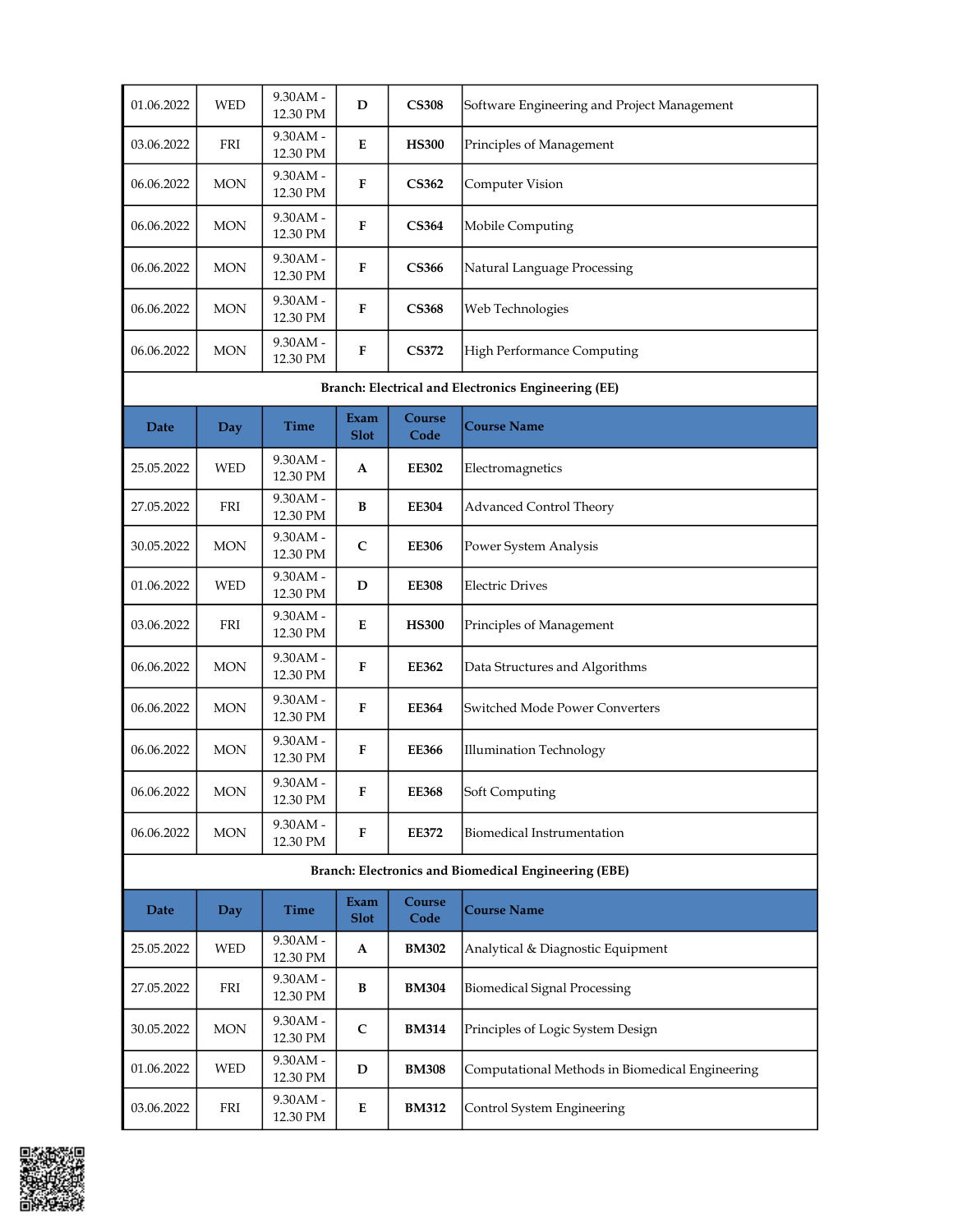| 06.06.2022                          | <b>MON</b> | $9.30AM$ - $\,$<br>12.30 PM | F                   | <b>BM362</b>   | Mechatronics                                       |  |  |  |  |
|-------------------------------------|------------|-----------------------------|---------------------|----------------|----------------------------------------------------|--|--|--|--|
| 06.06.2022                          | <b>MON</b> | 9.30AM -<br>12.30 PM        | F                   | <b>BM366</b>   | Telemedicine                                       |  |  |  |  |
| 06.06.2022                          | <b>MON</b> | 9.30AM -<br>12.30 PM        | F                   | <b>BM368</b>   | <b>Computer Communications</b>                     |  |  |  |  |
| 06.06.2022                          | <b>MON</b> | 9.30AM -<br>12.30 PM        | F                   | <b>BM372</b>   | Embedded System Design                             |  |  |  |  |
| <b>Branch: Food Technology (FT)</b> |            |                             |                     |                |                                                    |  |  |  |  |
| Date                                | Day        | Time                        | Exam<br><b>Slot</b> | Course<br>Code | <b>Course Name</b>                                 |  |  |  |  |
| 25.05.2022                          | <b>WED</b> | $9.30AM -$<br>12.30 PM      | A                   | FT302          | Dairy Technology                                   |  |  |  |  |
| 27.05.2022                          | FRI        | $9.30AM -$<br>12.30 PM      | B                   | <b>FT304</b>   | Fat and Oil Processing Technology                  |  |  |  |  |
| 30.05.2022                          | <b>MON</b> | 9.30AM -<br>12.30 PM        | $\mathbf C$         | <b>FT306</b>   | Bakery and Confectionary Technology                |  |  |  |  |
| 01.06.2022                          | <b>WED</b> | $9.30AM -$<br>12.30 PM      | D                   | <b>FT308</b>   | Fruits and Vegetable Processing                    |  |  |  |  |
| 03.06.2022                          | FRI        | $9.30AM -$<br>12.30 PM      | Е                   | FT312          | Spices and Plantation Crop Processing              |  |  |  |  |
| 06.06.2022                          | <b>MON</b> | $9.30AM -$<br>12.30 PM      | F                   | FT362          | Fermentation and Enzyme Technology                 |  |  |  |  |
| 06.06.2022                          | <b>MON</b> | 9.30AM -<br>12.30 PM        | F                   | <b>FT364</b>   | Food Additives and Flavourings                     |  |  |  |  |
| 06.06.2022                          | <b>MON</b> | 9.30AM -<br>12.30 PM        | F                   | FT366          | Food Toxicology                                    |  |  |  |  |
| 06.06.2022                          | <b>MON</b> | 9.30AM -<br>12.30 PM        | F                   | <b>FT368</b>   | Biologically Active Phytochemicals in Food         |  |  |  |  |
| 06.06.2022                          | <b>MON</b> | $9.30AM -$<br>12.30 PM      | F                   | FT372          | Post-Harvest Physiology and Spoilage in Food       |  |  |  |  |
|                                     |            |                             |                     |                | Branch: Industrial Engineering (IE)                |  |  |  |  |
| Date                                | Day        | Time                        | Exam<br><b>Slot</b> | Course<br>Code | <b>Course Name</b>                                 |  |  |  |  |
| 25.05.2022                          | <b>WED</b> | 9.30AM -<br>12.30 PM        | A                   | <b>IE302</b>   | Data Analysis                                      |  |  |  |  |
| 27.05.2022                          | FRI        | 9.30AM -<br>12.30 PM        | B                   | <b>IE304</b>   | Advanced Operations Research                       |  |  |  |  |
| 30.05.2022                          | <b>MON</b> | 9.30AM -<br>12.30 PM        | $\mathbf C$         | <b>IE306</b>   | Supply Chain and Logistics Management              |  |  |  |  |
| 01.06.2022                          | <b>WED</b> | 9.30AM -<br>12.30 PM        | D                   | <b>IE308</b>   | Quality Engineering                                |  |  |  |  |
| 03.06.2022                          | FRI        | 9.30AM -<br>12.30 PM        | ${\bf E}$           | <b>IE312</b>   | <b>System Simulation</b>                           |  |  |  |  |
| 06.06.2022                          | <b>MON</b> | 9.30AM -<br>12.30 PM        | ${\bf F}$           | <b>IE362</b>   | Group Technology and Flexible Manufacturing System |  |  |  |  |
| 06.06.2022                          | <b>MON</b> | 9.30AM -<br>12.30 PM        | F                   | <b>IE364</b>   | Management Information Systems                     |  |  |  |  |
| 06.06.2022                          | <b>MON</b> | 9.30AM -<br>12.30 PM        | F                   | <b>IE366</b>   | Financial Management                               |  |  |  |  |

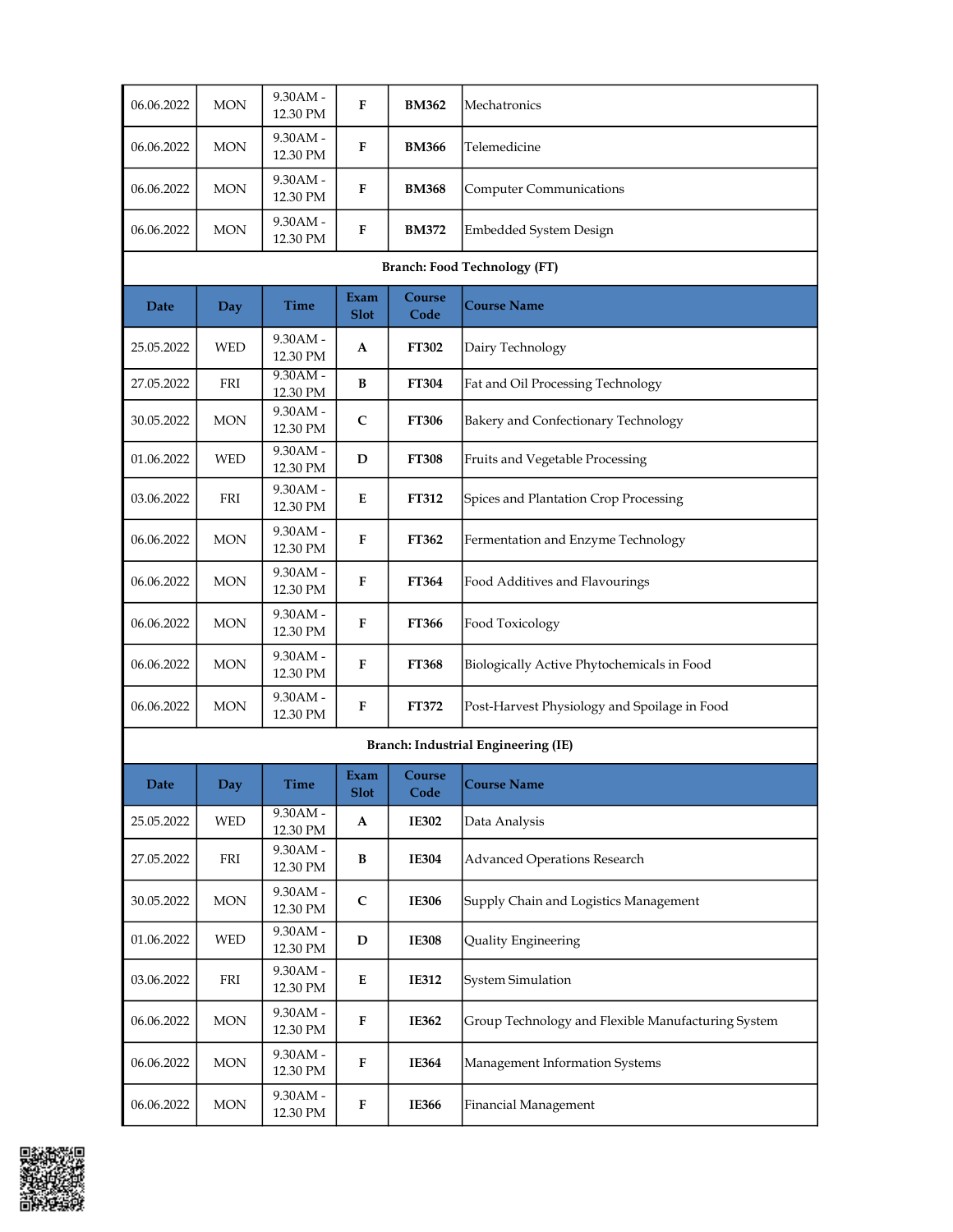| 06.06.2022                                           | <b>MON</b> | 9.30AM -<br>12.30 PM   | F                   | <b>IE368</b>   | Facilities Layout and Material Handling           |  |  |  |
|------------------------------------------------------|------------|------------------------|---------------------|----------------|---------------------------------------------------|--|--|--|
| <b>Branch: Information Technology (IT)</b>           |            |                        |                     |                |                                                   |  |  |  |
| Date                                                 | Day        | <b>Time</b>            | Exam<br><b>Slot</b> | Course<br>Code | <b>Course Name</b>                                |  |  |  |
| 25.05.2022                                           | WED        | 9.30AM -<br>12.30 PM   | A                   | <b>IT302</b>   | <b>Internet Technology</b>                        |  |  |  |
| 27.05.2022                                           | FRI        | $9.30AM -$<br>12.30 PM | B                   | <b>CS304</b>   | Compiler Design                                   |  |  |  |
| 30.05.2022                                           | MON        | 9.30AM -<br>12.30 PM   | $\mathsf{C}$        | <b>IT304</b>   | Data Warehousing & Mining                         |  |  |  |
| 01.06.2022                                           | WED        | 9.30AM -<br>12.30 PM   | D                   | <b>IT306</b>   | Distributed Systems                               |  |  |  |
| 03.06.2022                                           | FRI        | 9.30AM -<br>12.30 PM   | E                   | <b>HS300</b>   | Principles of Management                          |  |  |  |
| 06.06.2022                                           | <b>MON</b> | 9.30AM -<br>12.30 PM   | F                   | IT362          | <b>Information Retrieval</b>                      |  |  |  |
| 06.06.2022                                           | <b>MON</b> | 9.30AM -<br>12.30 PM   | F                   | IT364          | Software Project Management                       |  |  |  |
| 06.06.2022                                           | <b>MON</b> | 9.30AM -<br>12.30 PM   | F                   | IT366          | <b>Advanced DBMS</b>                              |  |  |  |
| 06.06.2022                                           | <b>MON</b> | 9.30AM -<br>12.30 PM   | F                   | <b>IT368</b>   | Information Theory & Coding                       |  |  |  |
| 06.06.2022                                           | <b>MON</b> | 9.30AM -<br>12.30 PM   | F                   | <b>MA362</b>   | Abstract Algebra and Number Theory                |  |  |  |
| Branch: Instrumentation and Control Engineering (IC) |            |                        |                     |                |                                                   |  |  |  |
|                                                      |            |                        |                     |                |                                                   |  |  |  |
| Date                                                 | Day        | Time                   | Exam<br><b>Slot</b> | Course<br>Code | <b>Course Name</b>                                |  |  |  |
| 25.05.2022                                           | <b>WED</b> | 9.30AM -<br>12.30 PM   | A                   | <b>IC302</b>   | Control Engineering II                            |  |  |  |
| 27.05.2022                                           | FRI        | $9.30AM -$<br>12.30 PM | B                   | <b>IC304</b>   | Discrete Time Signal Processing                   |  |  |  |
| 30.05.2022                                           | MON        | 9.30AM -<br>12.30 PM   | $\mathsf{C}$        | <b>IC306</b>   | Industrial Instrumentation II                     |  |  |  |
| 01.06.2022                                           | WED        | 9.30AM -<br>12.30 PM   | D                   | <b>IC308</b>   | Process Control Instrumentation                   |  |  |  |
| 03.06.2022                                           | FRI        | 9.30AM -<br>12.30 PM   | E                   | <b>HS300</b>   | Principles of Management                          |  |  |  |
| 06.06.2022                                           | <b>MON</b> | 9.30AM -<br>12.30 PM   | F                   | <b>BM372</b>   | Embedded System Design                            |  |  |  |
| 06.06.2022                                           | $\rm{MON}$ | 9.30AM -<br>12.30 PM   | F                   | <b>IC362</b>   | <b>Industrial Robotics</b>                        |  |  |  |
| 06.06.2022                                           | <b>MON</b> | 9.30AM -<br>12.30 PM   | ${\bf F}$           | <b>IC364</b>   | <b>Total Quality Management</b>                   |  |  |  |
| 06.06.2022                                           | $\rm{MON}$ | 9.30AM -<br>12.30 PM   | ${\bf F}$           | <b>IC366</b>   | Mems and Nanotechnology                           |  |  |  |
| 06.06.2022                                           | <b>MON</b> | 9.30AM -<br>12.30 PM   | ${\bf F}$           | <b>IC368</b>   | Computational Intelligence in Control Engineering |  |  |  |

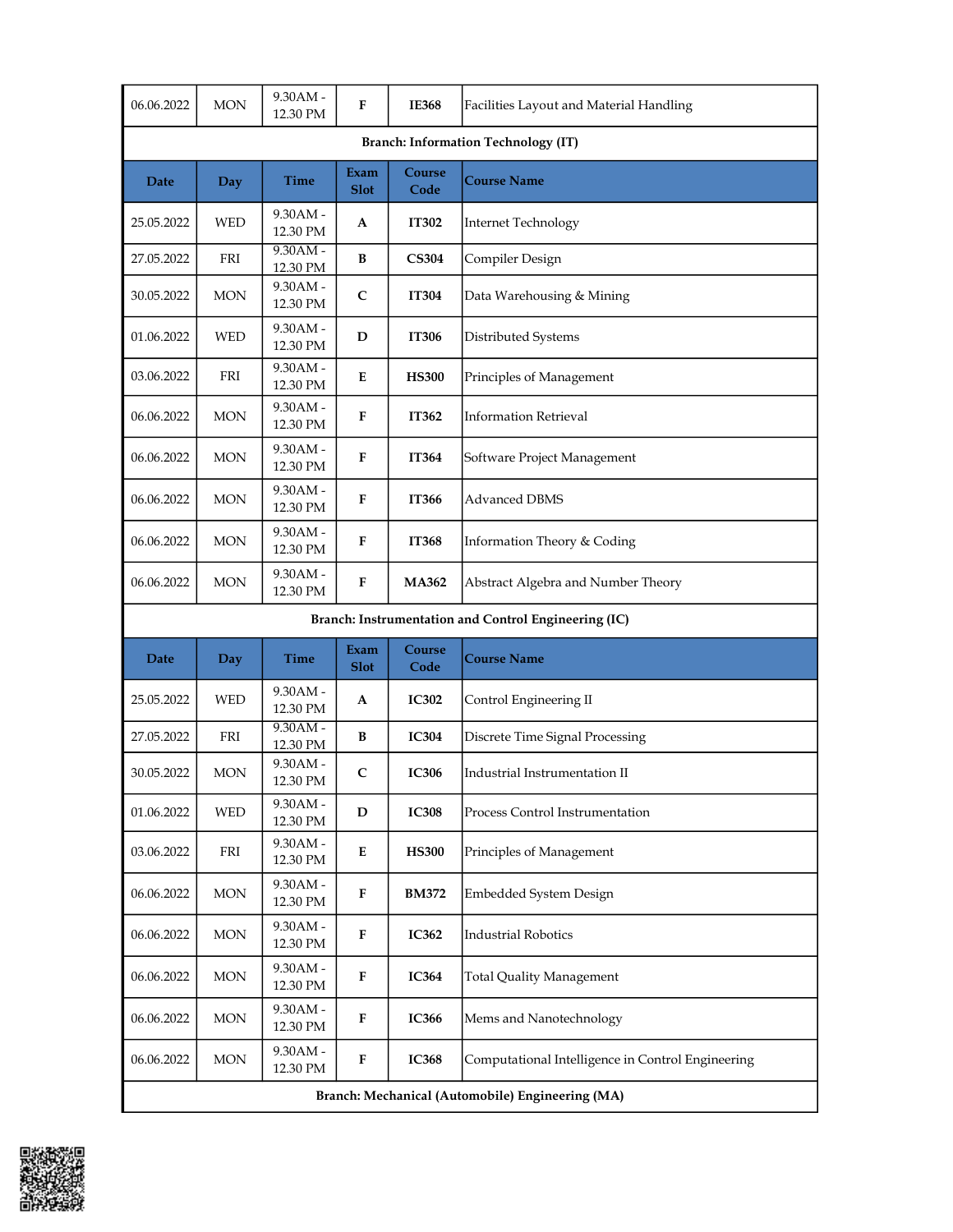| Date                                       | <b>Day</b> | Time                   | Exam<br><b>Slot</b>        | Course<br>Code | <b>Course Name</b>                     |  |  |  |
|--------------------------------------------|------------|------------------------|----------------------------|----------------|----------------------------------------|--|--|--|
| 25.05.2022                                 | <b>WED</b> | $9.30AM -$<br>12.30 PM | A                          | <b>ME302</b>   | Heat & Mass Transfer                   |  |  |  |
| 27.05.2022                                 | FRI        | 9.30AM -<br>12.30 PM   | B                          | <b>ME316</b>   | Principles of Machine Design           |  |  |  |
| 30.05.2022                                 | MON        | 9.30AM -<br>12.30 PM   | $\mathsf{C}$               | <b>EE312</b>   | Electrical and Electronics Engineering |  |  |  |
| 01.06.2022                                 | <b>WED</b> | 9.30AM -<br>12.30 PM   | D                          | <b>ME308</b>   | Computer Aided Design and Analysis     |  |  |  |
| 03.06.2022                                 | FRI        | 9.30AM -<br>12.30 PM   | E                          | <b>HS300</b>   | Principles of Management               |  |  |  |
| 06.06.2022                                 | <b>MON</b> | 9.30AM -<br>12.30 PM   | $\bf{F}$                   | <b>AU364</b>   | Vehicle Performance & Testing          |  |  |  |
| 06.06.2022                                 | <b>MON</b> | 9.30AM -<br>12.30 PM   | $\bf{F}$                   | <b>AU368</b>   | Tractors and Farm Equipment            |  |  |  |
| 06.06.2022                                 | <b>MON</b> | 9.30AM -<br>12.30 PM   | F                          | AU372          | Automotive Test Equipment              |  |  |  |
| 06.06.2022                                 | <b>MON</b> | 9.30AM -<br>12.30 PM   | F                          | <b>MP403</b>   | Computer Integrated Manufacturing      |  |  |  |
| <b>Branch: Mechanical Engineering (ME)</b> |            |                        |                            |                |                                        |  |  |  |
| Date                                       | <b>Day</b> | <b>Time</b>            | Exam<br><b>Slot</b>        | Course<br>Code | <b>Course Name</b>                     |  |  |  |
| 25.05.2022                                 | <b>WED</b> | 9.30AM -<br>12.30 PM   | A                          | <b>ME302</b>   | Heat & Mass Transfer                   |  |  |  |
| 27.05.2022                                 | FRI        | 9.30AM -<br>12.30 PM   | B                          | <b>ME304</b>   | Dynamics of Machinery                  |  |  |  |
| 30.05.2022                                 | <b>MON</b> | 9.30AM -<br>12.30 PM   | $\mathsf{C}$               | <b>ME306</b>   | Advanced Manufacturing Technology      |  |  |  |
| 01.06.2022                                 | WED        | $9.30AM -$<br>12.30 PM | D                          | <b>ME308</b>   | Computer Aided Design and Analysis     |  |  |  |
| 03.06.2022                                 | FRI        | $9.30AM -$<br>12.30 PM | E                          | <b>ME312</b>   | Metrology and Instrumentation          |  |  |  |
| 06.06.2022                                 | $\rm{MON}$ | $9.30AM -$<br>12.30 PM | F                          | <b>ME362</b>   | Control System Engineering             |  |  |  |
| 06.06.2022                                 | $\rm{MON}$ | 9.30AM -<br>12.30 PM   | ${\bf F}$                  | <b>ME364</b>   | Turbo Machinery                        |  |  |  |
| 06.06.2022                                 | MON        | 9.30AM -<br>12.30 PM   | F                          | <b>ME366</b>   | Advanced Metal Joining Technology      |  |  |  |
| 06.06.2022                                 | <b>MON</b> | 9.30AM -<br>12.30 PM   | F                          | <b>ME368</b>   | Marketing Management                   |  |  |  |
| 06.06.2022                                 | $\rm{MON}$ | 9.30AM -<br>12.30 PM   | F                          | <b>ME372</b>   | <b>Operations Research</b>             |  |  |  |
| 06.06.2022                                 | <b>MON</b> | 9.30AM -<br>12.30 PM   | F                          | <b>ME374</b>   | Theory of Vibration                    |  |  |  |
| 06.06.2022                                 | <b>MON</b> | 9.30AM -<br>12.30 PM   | ${\bf F}$                  | <b>ME376</b>   | Maintenance Engineering                |  |  |  |
|                                            |            |                        |                            |                | Branch: Mechatronics Engineering (MC)  |  |  |  |
| <b>Date</b>                                | Day        | <b>Time</b>            | <b>Exam</b><br><b>Slot</b> | Course<br>Code | <b>Course Name</b>                     |  |  |  |

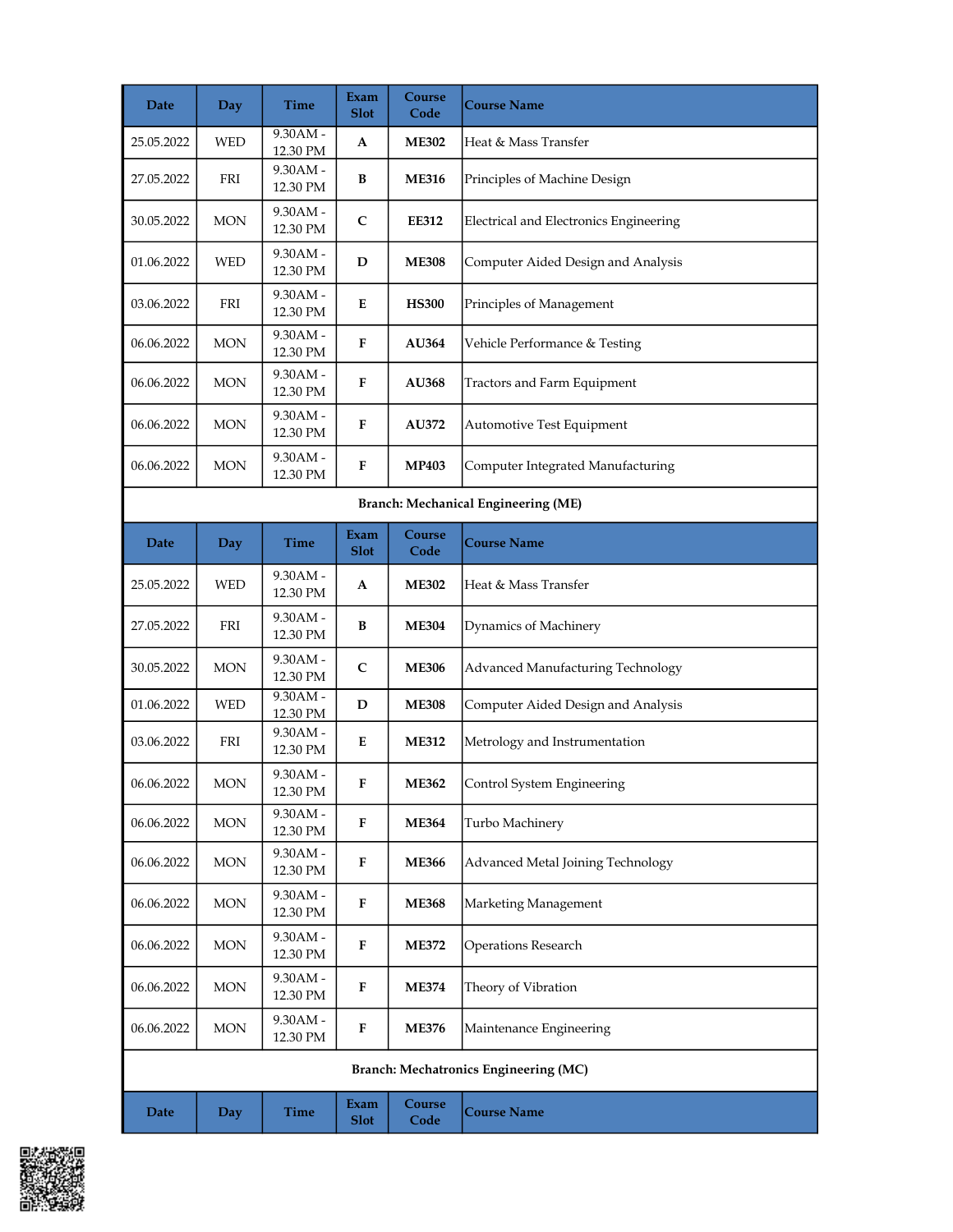| 25.05.2022                     | <b>WED</b> | 9.30AM -<br>12.30 PM   | A                   | <b>MR302</b>   | Robotics Engineering                                          |  |
|--------------------------------|------------|------------------------|---------------------|----------------|---------------------------------------------------------------|--|
| 27.05.2022                     | FRI        | 9.30AM -<br>12.30 PM   | B                   | <b>MR304</b>   | Digital Image Processing and Machine Vision                   |  |
| 30.05.2022                     | <b>MON</b> | $9.30AM -$<br>12.30 PM | C                   | <b>MR306</b>   | Mechanics of Solids                                           |  |
| 01.06.2022                     | WED        | 9.30AM -<br>12.30 PM   | D                   | <b>MR308</b>   | Digital Manufacturing                                         |  |
| 03.06.2022                     | FRI        | 9.30AM -<br>12.30 PM   | E                   | <b>HS300</b>   | Principles of Management                                      |  |
| 06.06.2022                     | <b>MON</b> | 9.30AM -<br>12.30 PM   | F                   | <b>AE403</b>   | Biomedical Instrumentation                                    |  |
| 06.06.2022                     | <b>MON</b> | 9.30AM -<br>12.30 PM   | F                   | <b>ME368</b>   | Marketing Management                                          |  |
| 06.06.2022                     | <b>MON</b> | 9.30AM -<br>12.30 PM   | $\mathbf{F}$        | <b>MR362</b>   | Digital Signal Processing                                     |  |
| 06.06.2022                     | MON        | 9.30AM -<br>12.30 PM   | F                   | <b>MR364</b>   | <b>Energy Engineering Management</b>                          |  |
| 06.06.2022                     | <b>MON</b> | 9.30AM -<br>12.30 PM   | F                   | <b>MR366</b>   | Biomaterials                                                  |  |
| <b>Branch: Metallurgy (MT)</b> |            |                        |                     |                |                                                               |  |
| Date                           | <b>Day</b> | Time                   | Exam<br><b>Slot</b> | Course<br>Code | <b>Course Name</b>                                            |  |
| 25.05.2022                     | <b>WED</b> | 9.30AM -<br>12.30 PM   | A                   | <b>MT302</b>   | Corrosion Engineering                                         |  |
| 27.05.2022                     | FRI        | 9.30AM -<br>12.30 PM   | B                   | <b>MT304</b>   | Advanced And Secondary Steel Making                           |  |
| 30.05.2022                     | <b>MON</b> | 9.30AM -<br>12.30 PM   | C                   | <b>MT306</b>   | Non-Ferrous Physical Metallurgy                               |  |
| 01.06.2022                     | <b>WED</b> | 9.30AM -<br>12.30 PM   | D                   | <b>MT308</b>   | Fuels, Furnaces and Refractories                              |  |
| 03.06.2022                     | FRI        | 9.30AM -<br>12.30 PM   | E                   | <b>MT312</b>   | Materials Characterization                                    |  |
| 06.06.2022                     | $\rm{MON}$ | 9.30AM -<br>12.30 PM   | ${\bf F}$           | MT362          | Nuclear Metallurgy                                            |  |
| 06.06.2022                     | $\rm{MON}$ | 9.30AM -<br>12.30 PM   | F                   | <b>MT364</b>   | Nano-Materials and Applications                               |  |
| 06.06.2022                     | <b>MON</b> | 9.30AM -<br>12.30 PM   | F                   | <b>MT366</b>   | Semiconductor Materials and Devices                           |  |
| 06.06.2022                     | <b>MON</b> | 9.30AM -<br>12.30 PM   | ${\bf F}$           | <b>MT368</b>   | Ceramic Processing                                            |  |
|                                |            |                        |                     |                |                                                               |  |
| 06.06.2022                     | <b>MON</b> | 9.30AM -<br>12.30 PM   | ${\bf F}$           | MT372          | Polymer Science and Technology                                |  |
|                                |            |                        |                     |                | Branch: Naval Architecture and Ship Building Engineering (NS) |  |
| Date                           | Day        | Time                   | Exam<br><b>Slot</b> | Course<br>Code | <b>Course Name</b>                                            |  |

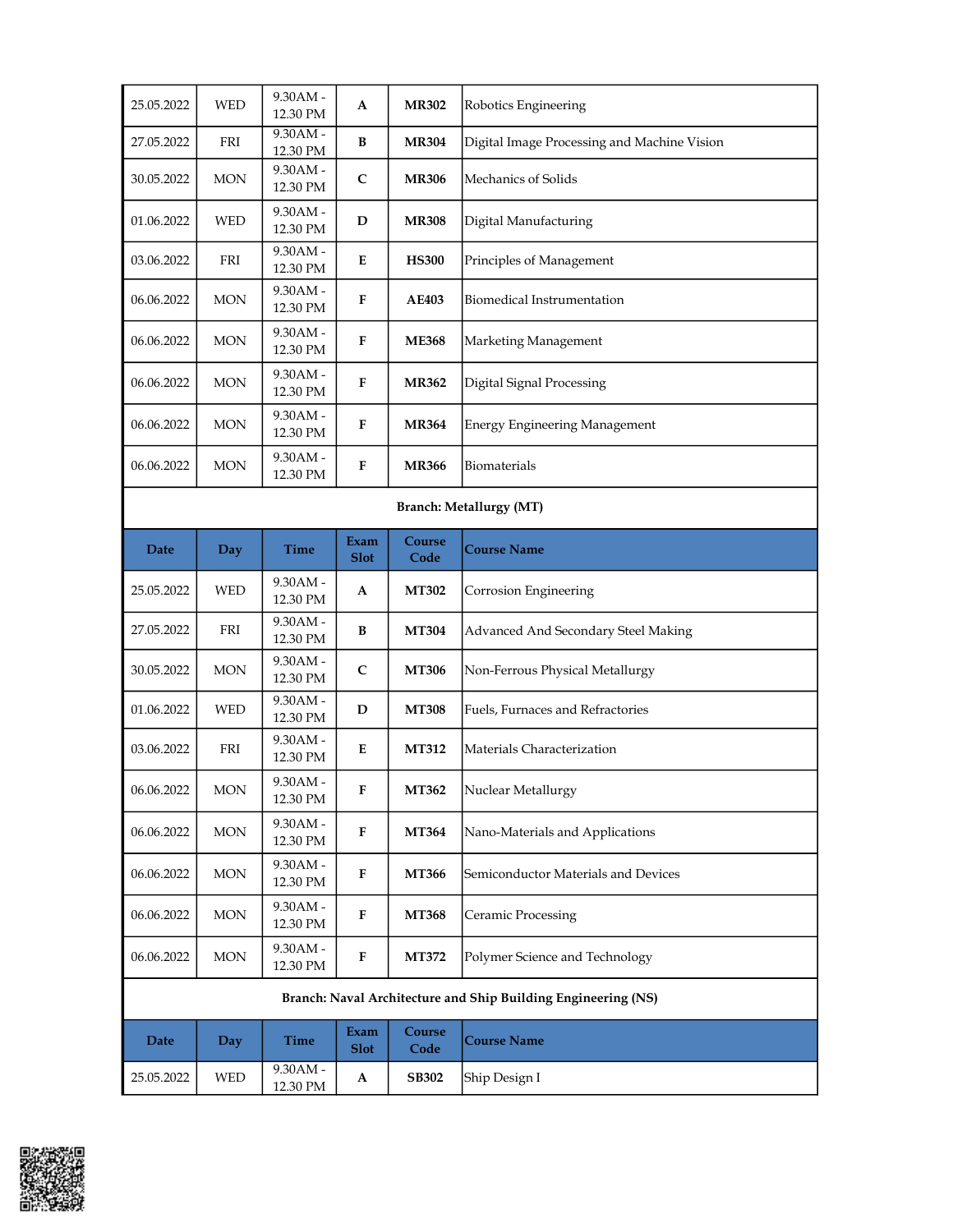| 27.05.2022                                 | FRI        | $9.30AM -$<br>12.30 PM | B                   | <b>SB304</b>   | Strength of Ships II                            |
|--------------------------------------------|------------|------------------------|---------------------|----------------|-------------------------------------------------|
| 30.05.2022                                 | <b>MON</b> | $9.30AM -$<br>12.30 PM | $\mathsf{C}$        | <b>SB306</b>   | Material Science                                |
| 01.06.2022                                 | <b>WED</b> | $9.30AM -$<br>12.30 PM | D                   | <b>SB308</b>   | Computer Aided Design, Drafting & Manufacturing |
| 03.06.2022                                 | FRI        | $9.30AM -$<br>12.30 PM | E                   | <b>HS300</b>   | Principles of Management                        |
| 06.06.2022                                 | <b>MON</b> | $9.30AM -$<br>12.30 PM | F                   | <b>SB362</b>   | Maritime Law                                    |
| 06.06.2022                                 | <b>MON</b> | $9.30AM -$<br>12.30 PM | F                   | <b>SB364</b>   | Introduction to Subsea Pipelines                |
| 06.06.2022                                 | <b>MON</b> | 9.30AM -<br>12.30 PM   | F                   | <b>SB366</b>   | Experimental Techniques on Ships & Models       |
| 06.06.2022                                 | <b>MON</b> | 9.30AM -<br>12.30 PM   | F                   | <b>SB368</b>   | Submarines & Submersibles                       |
| <b>Branch: Production Engineering (PE)</b> |            |                        |                     |                |                                                 |
|                                            |            |                        |                     |                |                                                 |
| Date                                       | <b>Day</b> | Time                   | Exam<br><b>Slot</b> | Course<br>Code | Course Name                                     |
| 25.05.2022                                 | <b>WED</b> | $9.30AM -$<br>12.30 PM | A                   | <b>ME318</b>   | Machine Design                                  |
| 27.05.2022                                 | <b>FRI</b> | $9.30AM -$<br>12.30 PM | B                   | <b>ME304</b>   | Dynamics of Machinery                           |
| 30.05.2022                                 | <b>MON</b> | $9.30AM -$<br>12.30 PM | $\mathsf{C}$        | <b>EE312</b>   | Electrical and Electronics Engineering          |
| 01.06.2022                                 | WED        | $9.30AM -$<br>12.30 PM | D                   | <b>ME308</b>   | Computer Aided Design and Analysis              |
| 03.06.2022                                 | FRI        | $9.30AM -$<br>12.30 PM | E                   | <b>ME312</b>   | Metrology and Instrumentation                   |
| 06.06.2022                                 | <b>MON</b> | $9.30AM -$<br>12.30 PM | F                   | <b>ME469</b>   | Finite Element Analysis                         |
| 06.06.2022                                 | <b>MON</b> | $9.30AM -$<br>12.30 PM | F                   | <b>MP364</b>   | Rapid Prototyping, Tooling and Manufacture      |

|                                          |            | $12.501 \text{ N}$     |                     |                |                                          |  |
|------------------------------------------|------------|------------------------|---------------------|----------------|------------------------------------------|--|
| 06.06.2022                               | <b>MON</b> | $9.30AM -$<br>12.30 PM | F                   | <b>MP368</b>   | <b>IAdvanced Materials and Processes</b> |  |
| 06.06.2022                               | <b>MON</b> | $9.30AM -$<br>12.30 PM | F                   | <b>MP372</b>   | Industrial Automation                    |  |
| Branch: Safety and Fire Engineering (SF) |            |                        |                     |                |                                          |  |
| Date                                     | Day        | <b>Time</b>            | Exam<br><b>Slot</b> | Course<br>Code | Course Name                              |  |

| Date       | Day        | <b>Time</b>            | Exam<br><b>Slot</b> | Course<br>Code | <b> Course Name</b>                             |
|------------|------------|------------------------|---------------------|----------------|-------------------------------------------------|
| 25.05.2022 | <b>WED</b> | $9.30AM -$<br>12.30 PM | A                   | <b>FS302</b>   | Safety In Engineering Industry                  |
| 27.05.2022 | FRI        | $9.30AM -$<br>12.30 PM | B                   | <b>FS304</b>   | Process Instrumentation and Control Engineering |
| 30.05.2022 | <b>MON</b> | $9.30AM -$<br>12.30 PM | $\mathsf{C}$        | <b>FS306</b>   | Chemical Process Safety                         |